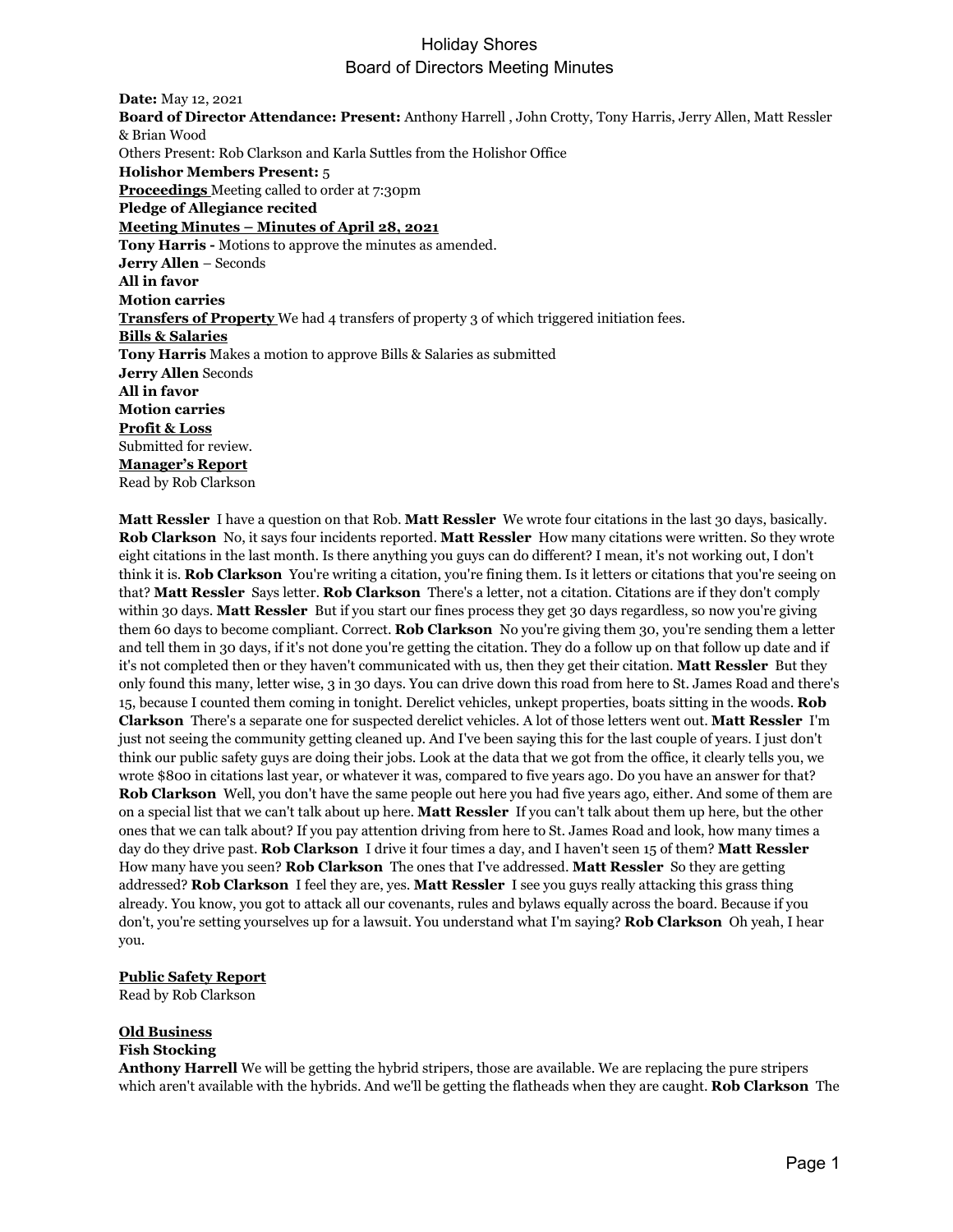## Holiday Shores Board of Directors Meeting Minutes

fish shocking will be done next Wednesday. **Matt Ressler** They've also shocked in the past a lot later, haven't they? **Rob Clarkson** It's always been May.

#### **New Business**

#### **Correspondence**

**Anthony Harrell** We have a letter from a member regarding lake lowering, I will read it into the record. "Holiday Shores Lake Lowering Proposal. I would like to voice the suggestion to consider dropping the lake level every year. and not every 5 years. Many lakes drop their lake level annually, and I'd like to suggest we consider the same. Benefits of dropping the lake level: The principal benefit of lake draw-down is that it exposes the root system of invasive aquatic plants that grow in shallow water by drying them out and freezing them. (Source: Dr. George Knoecklein, limnologist and principal, Northeast Aquatic Research, Notre Dame University article[https://www3.nd.edu/~aseriann/Lake\\_Drawdown2.pdf\)](https://www3.nd.edu/%7Easeriann/Lake_Drawdown2.pdf) Nitrate runoff from residential yard and farm fertilizer is a large contributor to lake pollution. Nitrogen feeds algae blooms that use up a lot of the dissolved oxygen in the water, thus choking fish life. Dropping the lake in the fall flushes a lot of this contamination out, then allows the lake to fill naturally over the late winter and early spring when rainfall is high and herbicide/pesticide use for the year is still low. We've had elevated e-coli levels at times requiring our beaches to be closed, due to the excessive number of geese and other waterfowl. Lowering the level every fall would help to flush a lot of this out. It allows for the checking of fish structures under docks that are otherwise not visible. This past winter I was able to pick up lots of trash that washed in around my dock ... beer cans, bottles, large logs, and other hidden hazards I can only see when the lake is low. Lake residents can do a trash cleanup around their docks when the water level is down. Lastly, it allows anyone who needs it the opportunity to make annual improvements or repairs to their dock or seawall, not just every 5 years. My suggestion is that we maintain dropping the lake every 5 years on September 20 as the rule currently stands, as this allows for a prolonged period of dock maintenance and shoreline repair. But I'd like to suggest additionally that in every year that doesn't end in a -0 or -5 we consider dropping the lake annually, exactly one month later (October 20) and allow it to naturally refill at the same date as it stands now. That strikes a balance of prolonging the boating season for fall boaters, yet allows for the benefits of the points as highlighted above." Brent Furrow (885) **Tony Harris** I think it'd be something to get feedback from the membership on what they'd like to do. The benefits sound interesting but whether we would actually get those or not I don't know. **Anthony Harrell** So there are several things in here. We don't have any weeds in the lake. You ask anybody in the bass club or who fishes out here. That's one of the complaints from people who fish is we don't have any weeds. So that's kind of a moot point. The other thing is the geese. Generally that's a summertime issue when we've had the e-coli. I don't see how lowering the lake is going to help that in the mid-summer. **Matt Ressler** The only thing that I really see that it benefits is the algae bloom. Because a lot of your other lakes right now have already experienced a big algae bloom and we don't have that because we just lowered our lake. **John Crotty** We've gotten lucky the last couple of years of dropping down that it filled up quickly. You do that every year we could limit our use of our lake. Because we've had years it doesn't come back up.

### **Open Floor**

**Matt Ressler** The marina has a waiting list for people to store their boats up there. If we looked at our outlots and possibly put more posts in, so people will know that they're there for them to use. Is there a possibility Rob, that we could put some more posts in on our outlets for mooring? **Rob Clarkson** There are places we could put them. We added some to Spanish Cove when we did the silt removal where it wasn't accessible before because it was only 18 inches of water, now it's eight foot. **Matt Ressler** What would be an additional cost for some posts? There's a lot of people that are having to take their boats in and out whenever they could just take them to an outlet and tie them up. **Rob Clarkson** With the post and labor probably, \$17 post. **Matt Ressler** So if look at all of our outlets what would it cost? **Tony Harris** You'd probably have to look and see how many you could put on there before you give an answer for that one. **Rob Clarkson** We usually put them 12 foot apart so we would have to get a running footage of each outlot. **Anthony Harrell** Not every outlot has anything on it right? **Rob Clarkson** No, there's very few that have posts on them. **Brian Wood** We would have to look at each one and see if they are even accessible by boat. **John Crotty** I agree. I think right now not everybody knows what outlots they can park on. **Matt Ressler**  I'm all for it, I'm going to be buying a pontoon soon, so I'd like to have somewhere to tie it up and not have to be on a waiting list at the Marina. **Anthony Harrell** How big is that waiting list at the marina? **Matt Ressler** It's at least a year long. **Brian Wood** How many outlots do we currently have? **Rob Clarkson** I want to say there's probably at least seven around the lake. Some people don't know about. Some have docks on them that were approved years ago. Honestly, I thought some of those dock were people's personal docks for years. **Brian Wood** I think maybe in the future we should look at making it more pronounced with the mooring posts and that they are outlots and they are available for the membership to use. I don't know if the posts would reflect that, or you could put something in the manager's report. **Matt Ressler** Do we have like an extra \$500 sitting somewhere to where we can start so the members could start using these outlets? **Tony Harris** I think we could find \$500 in the budget. **Rob Clarkson** It would help reduce your problem on the ramp too, instead of having to put in and take out every time. **Brian Wood**